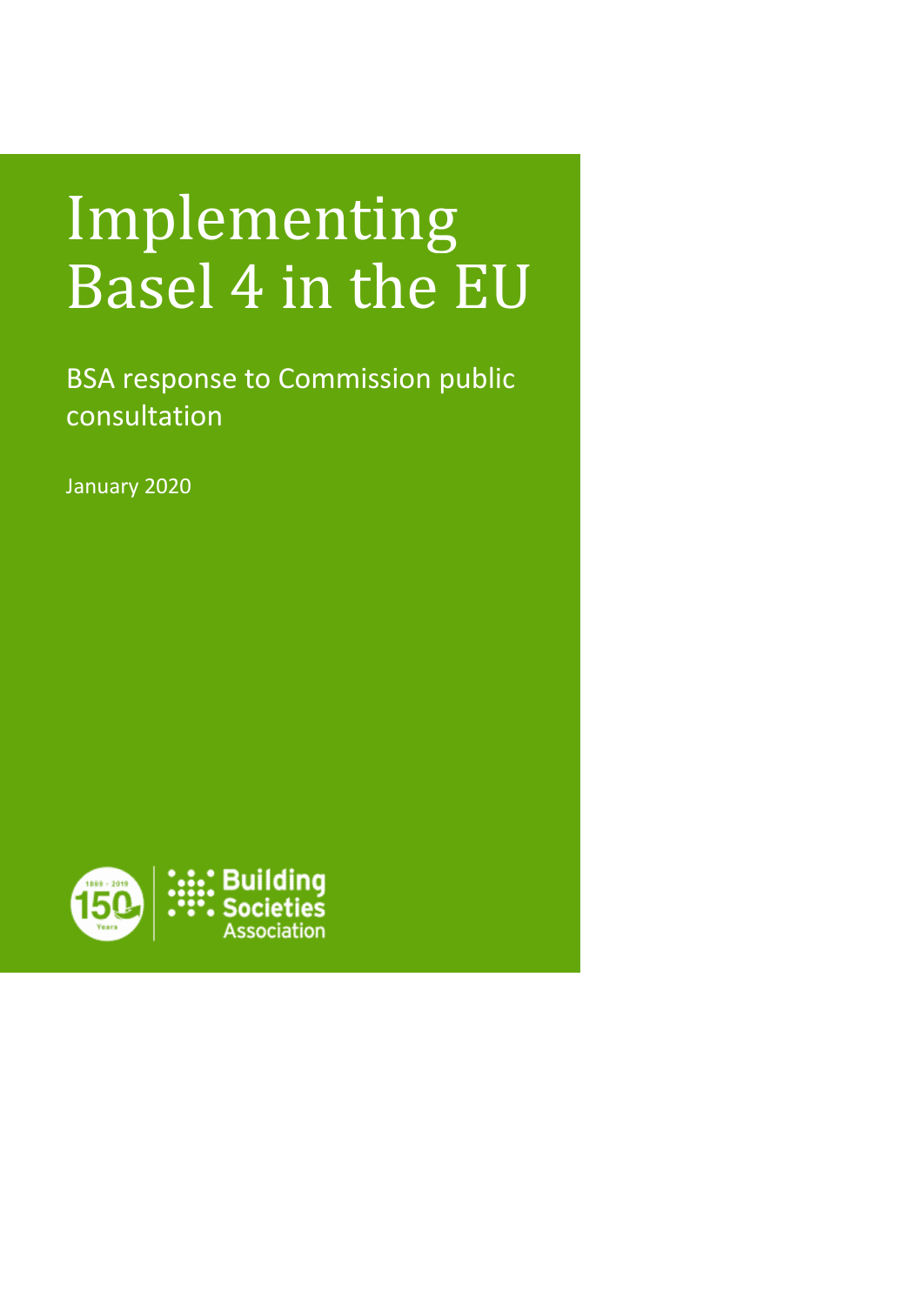### Introduction

The Building Societies Association (BSA) appreciated the opportunity to take part in the Commission's valuable conference on 12<sup>th</sup> November 2019, and is now pleased to respond to this public consultation. We have input the elements of this response, as appropriate, into the Commission's online questionnaire, and are submitting this complete memorandum as an attachment. We repeat many of the points we made in our previous response<sup>1</sup>, to the Commission's exploratory consultation, in April 2018, and also set out new advocacy on developing issues.

The BSA represents all 43 UK building societies, all of which are credit institutions under CRR /CRD, specialising in residential mortgages and savings. None is a large, internationally active bank, although one is an O-SII and a few do use internal-ratings based approaches (IRB) for credit risk. The great majority use the standardised approach (SA), and around 35 out of 43 will qualify as small, noncomplex banks (SNCBs) under Article 4.1 item (145) of the revised CRR.

Our response concentrates on those questions of direct relevance to our members, and the wider question of the appropriateness of some of the Basel framework for small, non-complex institutions. The BSA belongs to the European Association of Co-operative Banks and supports the great majority of the collective response from the EACB which has been submitted in parallel with our own. We refer on specific issues to the more detailed analysis contained in the EACB's response.

 $\overline{a}$ 

<sup>1</sup> <https://www.bsa.org.uk/information/industry-responses/basel-4-implementation-in-the-eu>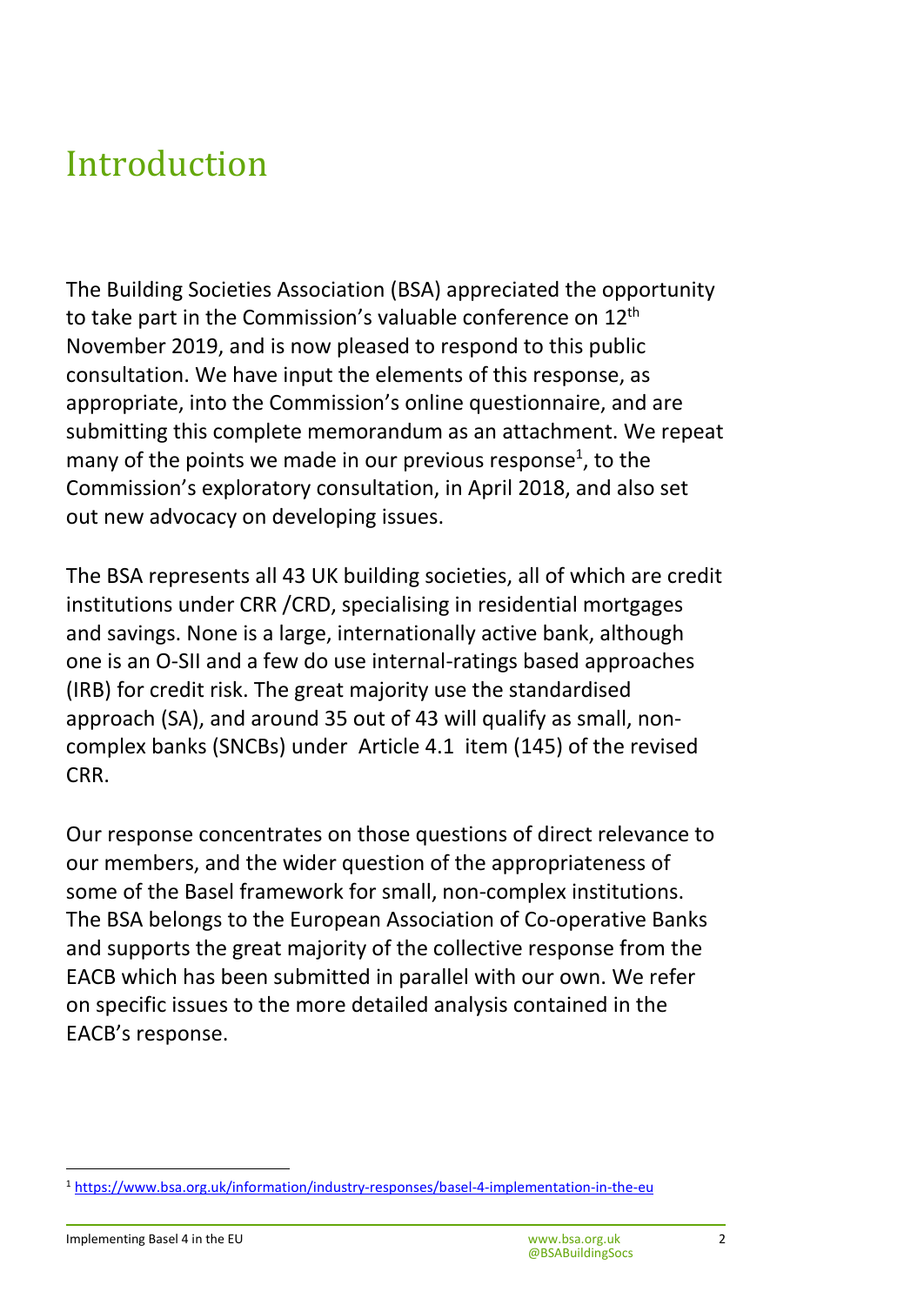### General observations - proportionality

As we explained in detail in our April 2018 response, what is most needed now is far more systematic proportionality in the application of Basel-derived rules to small, non-complex banks. As is well known, the Basel Agreements apply formally only to "Basel banks" – large, internationally-active banks. Some jurisdictions only apply Basel rules to a handful of their large banks. But the EU, ostensibly for single market / single rule book reasons, has applied practically the whole of each successive Basel regime to all credit institutions with no, or very little, differentiation even for the smallest and least-complex banks. We recognise and respect the efforts the Commission has so far made to re-introduce proportionality, following on from the 2015 Call for Evidence under the REFIT initiative, and with some limited but important and welcome measures already adopted in the "CRR 2" dossier – such as the legislative recognition of the small, non-complex bank now in Article 4.1 item (145). But without further, explicit action by the Commission now, the default paradigm for Basel 4 implementation will remain application to all EU banks regardless of size or complexity. We regard this approach as fundamentally at variance with the right to proportionality founded in Article 5 of the Treaty on European Union. We have worked with cooperative banking federations from many other member states<sup>2</sup> to produce in June 2019 a common position paper<sup>3</sup> which we respectfully draw again to the Commission's attention.

We remain convinced that the right answer for the longer term is a systematically simplified, and administratively less burdensome, regime for smaller and non-complex banks – i.e. what has been described as the "small banking box" – rather than continuing and adding to the limited patchwork of exemptions. We fully supported the initiative during 2017 from official and industry stakeholders in Germany. The key insight from leading commentators is that the "small banking box" should not, and does not, endanger financial stability in any way. There is no question of lowering resilience standards for smaller banks. What is needed is systematic relief from the administrative burden of very complex rules, and of extensive reporting and disclosure requirements, that are typically relevant only to larger and publicly quoted entities. Worthy of consideration, though not for exact copying, is the recent experiment in Switzerland<sup>4</sup>.

We also fully understand the Commission's desire, for geopolitical reasons, to avoid the appearance of material non-compliance with Basel. Since smaller banks, that are not internationally active, are out of scope for Basel anyway, this need be no obstacle to a systematically simpler (but not weaker) regime for SNCBs.

Failure to grasp this opportunity is not without cost or risk. One of the strengths of the EU banking sector, especially in certain member states, is plurality and diversity. Decentralised cooperative and savings banks and (in the UK) building societies are a cornerstone of this plurality and diversity, and thereby helped sustain the flow of finance to the real economy and to citizens and households, when the largest banks were hit by the banking crisis. But the burden of excessive and pointless regulation now threatens the success, perhaps even in some cases the survival, of the small, non-complex banks. A wave of regulation-driven consolidation would damage this plurality and diversity and leave the EU banking sector more concentrated, and therefore more fragile, and less responsive to the needs of citizens and SMEs. That is why we urge the Commission to go further than it has so far ventured, and embrace the principle of the "small banking box" at the same time as implementing Basel 4.

 $\overline{\phantom{a}}$ 

<sup>2</sup> DE,AT,IT, PO, ES ,LU and UK

<sup>3</sup> <https://www.bsa.org.uk/information/industry-responses/proportionality-in-eu-banking-regulation>

<sup>&</sup>lt;sup>4</sup> [FINMA launches regime for small banks](https://www.finma.ch/en/news/2018/07/20180713-mm-kleinbanken-pruefwesen/) ( July 2018 )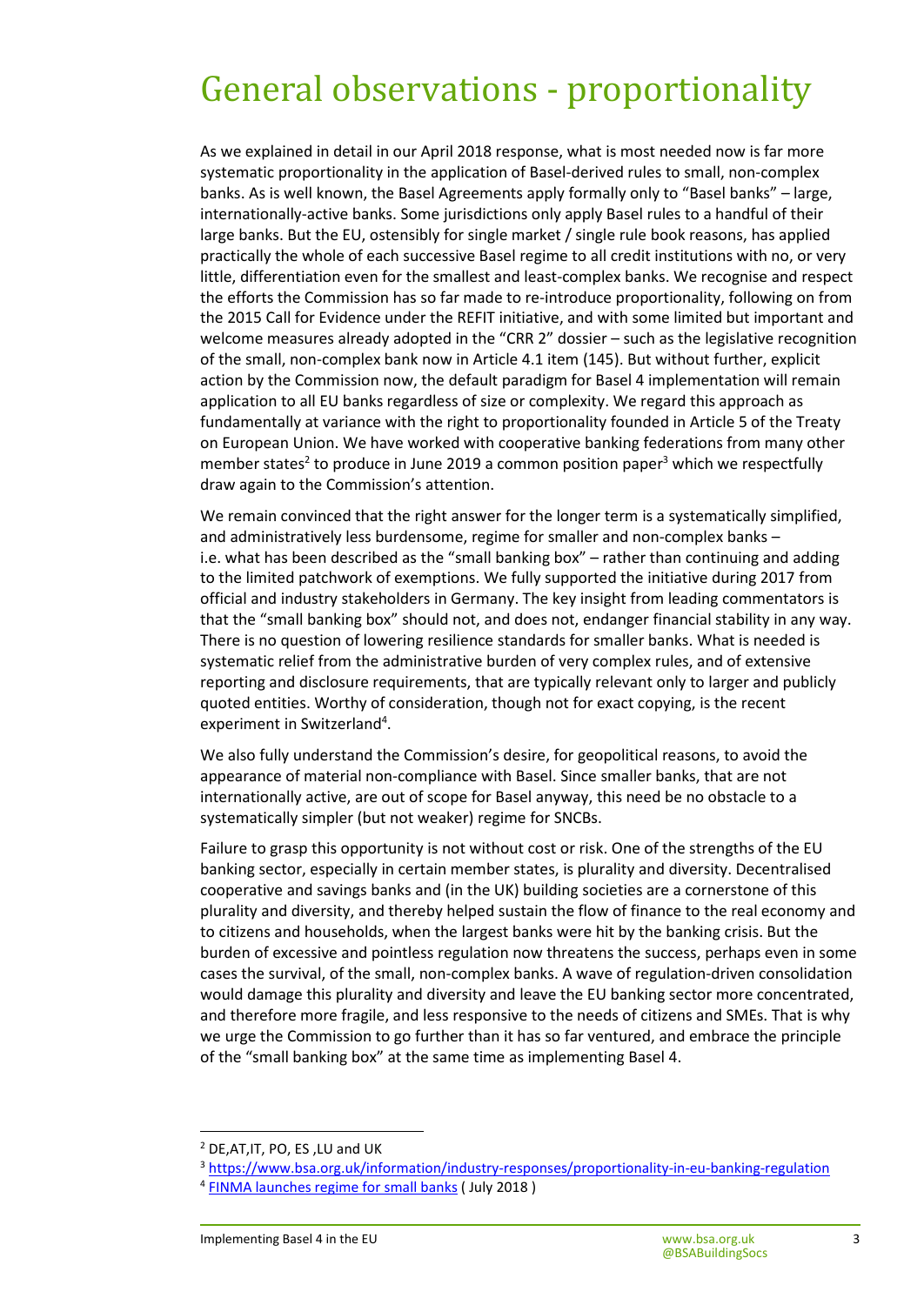## Other priorities

Within the wider topic of proportionality, the key issue for smaller banks is **administrative burdens**, whether deriving from one-off implementation or from recurring obligations. We explained in our April 2018 response that one of the greatest implementation burdens would lie in the detailed reclassification of our members' existing residential mortgage books according to the new risk weighting buckets and according to LTV based on original valuation. In our previous responses<sup>5</sup> to the Basel Committee we pointed out that the standardised approach for credit risk as regards residential real estate worked satisfactorily, was not broken, and did not need to be fixed. The driver for change was entirely down to the apparent need to revise the SA as a prelude to the introduction of output floors for IRB users, and had little relevance to SA users. We said in April 2018 that transitional measures would be needed if SA banks are not to have to devote a lot of scarce resource to re-cutting the historic back book rather than concentrating on the new lending of the future.

 For that and other good reasons, **we strongly support the proposal, originally developed by German colleagues, for SNCBs (at least) to be permitted the option to remain on the current standardised approach for credit risk, at the cost of a simplicity premium of 7%** (based on the EBA impact assessment for smaller banks).

### Detailed responses

Where we support the detailed EACB response on matters of less, or no, relevance to our own members, we say so in the online questionnaire. We have endeavoured to include elements of our response under the nearest appropriate question, but at times this proved very difficult or impossible. Accordingly, we are submitting our few detailed points in this single document which we will upload.

# Residential mortgage lending (SA)

#### **Original valuation**

The most serious issue affecting our members under the proposed revised standardised approach is the question of risk weighting according to LTVs based only on original valuation

According to the Basel Agreement (but, it appears, contrary to the current provisions of CRR and to the approach that EBA is suggesting in its draft Guidelines on loan origination and monitoring), institutions should be using only the original property value measured at the time of loan origination or the result of a downward-only revaluation, if deemed necessary (footnote 37). In its advice from August 5th 2019 the EBA sets out two options as a way forward: option 2 would give the possibility to revise the property value over the lifetime of the loan, and we would recommend following this route.

 $\overline{a}$ 

<sup>5</sup> [https://www.bsa.org.uk/information/industry-responses/our-response-to-second-basel-consultation](https://www.bsa.org.uk/information/industry-responses/our-response-to-second-basel-consultation-on-revis)[on-revis ;](https://www.bsa.org.uk/information/industry-responses/our-response-to-second-basel-consultation-on-revis) [https://www.bsa.org.uk/information/industry-responses/our-response-to-basel-committee](https://www.bsa.org.uk/information/industry-responses/our-response-to-basel-committee-consultation-on-re)[consultation-on-re](https://www.bsa.org.uk/information/industry-responses/our-response-to-basel-committee-consultation-on-re)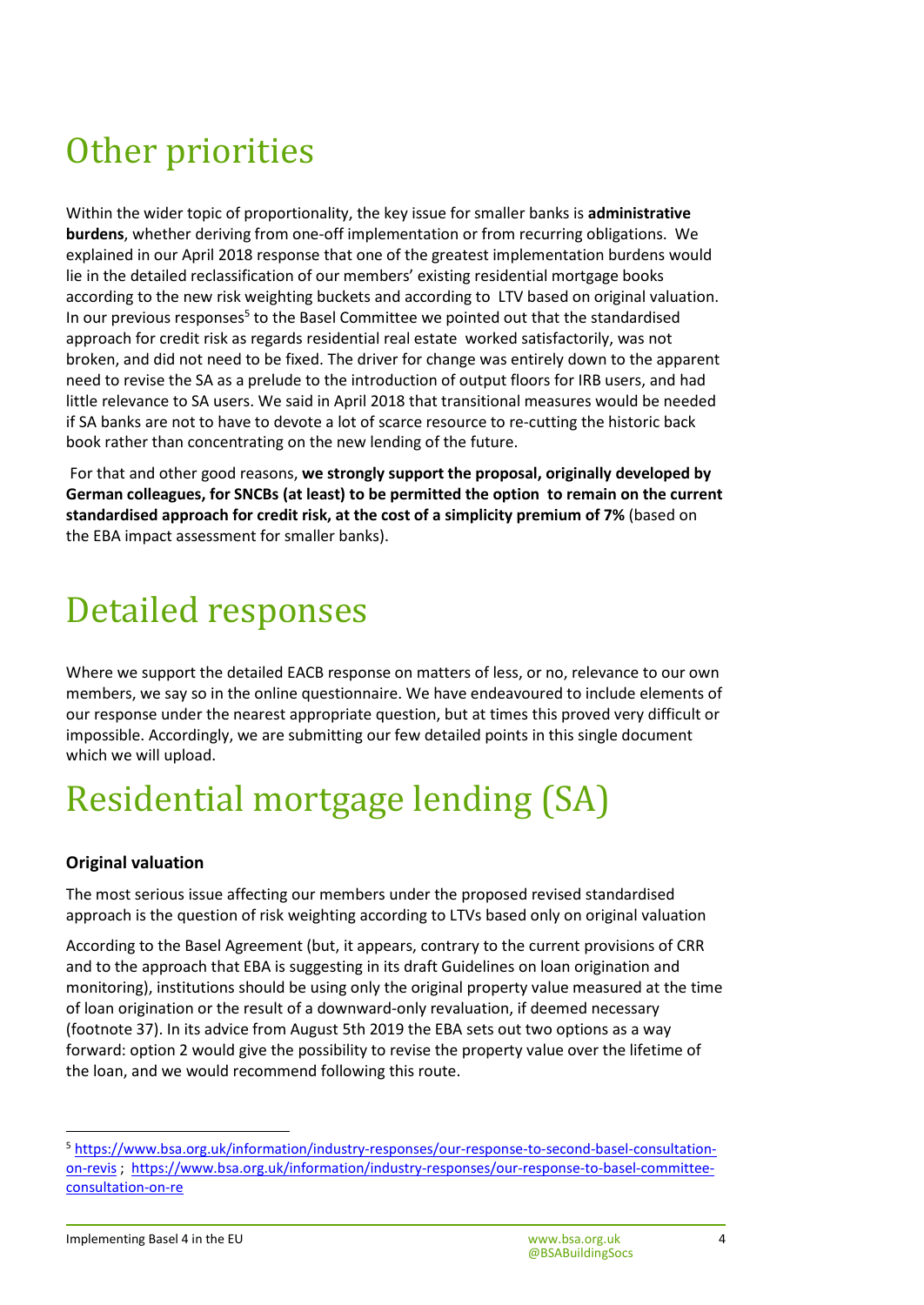Indeed, we contrast the approach of the BCBS with the requirements of CRR Article 208(3)(b), connected to Article 125(2): the value of residential property collateral would be monitored at least every three years. In our opinion, if LTVs are to be the prime determinant of the SA risk weights, they should be accurate, that is, calculated on the basis of a reasonably current property value as well as the current effective debt outstanding.

Moreover, in considering the suitability of the new Basel requirement for European circumstances, it is necessary to take account of fundamental differences between most EU residential mortgage markets and those, for instance, of the USA, as it is feared the latter unduly influenced many of the final terms of the latest Basel Agreement. The European tradition, generally, may be characterised as "originate to hold" – that is, the original lender expects to retain the customer relationship, and the loan asset on its balance sheet, for the lifetime of the loan. While some European lenders have made some use of securitisation, the "originate to hold" model remains predominant, and- in our view – preferable for consumer protection reasons. By contrast, the US model may be characterised as "originate to distribute/on-sell" with the original lender to a much wider extent offloading existing mortgages via securitisations.

It is also necessary to bear in mind the near-universal experience in mortgage lending that (*ceteris paribus*) the likelihood of default (measured under IRB by the PD) is greatest in the first few years of the loan. Then, after a period of, say, three years without delinquency (i.e. "seasoning") the propensity to default has fallen substantially. So the RW framework should discourage, or at least not encourage, constant refinancing, with the temptation to make "equity withdrawal", instead of progressing to repay the original loan.

A simplified example might best illustrate how the Basel original valuation feature will incentivise riskier outcomes :

*Borrower X has bought a house costing € 100,000 with an initial loan of €86,000 from lender A : at 86% LTV this loan carries a RW of 40% under Table 11 (on page 21 of the Dec 2017 Basel text).* 

*After 3 years, X has repaid a total of €5,000 but considers refinancing her loan. The house vaue has now risen to € 110,000. Lender B has no difficulty offering a loan of €81,000, based on the current valuation, which gives a LTV of 74%, requiring a RW of only 30% under table 11. For lender A, however, the LTV based on original valuation remains at 81%, keeping the RW at 40%. So, B is able to undercut A's mortgage rate as the capital cost of its loan is 25% lower , for near identical risk.* 

*But the perverse incentives do not end there, as B can even offer a lower rate while tempting X to withdraw some equity from the property, all at the lower RW. X now fancies spending €6,000 on some expensive jewellery, and wants to take the cash out of the increased value of the house. This would take her total debt to € 87,000. Lender B is quite relaxed, as this will still take its LTV to only 79% and therefore still a RW of 30%. For lender A, the RW has to stay at least 40%, even on the original amortised amount of €81,000 – so this RW is actually higher than for B's proposed loan of €87,000 on the same property. And if A allows any equity withdrawal, the RW will get close to the 50% bucket.* 

*So, what does lender A do? While the normal practice would be to provide the extra money as a "further advance", A realises that to keep borrower X it has to game the rules. So, via a lending subsidiary, it offers X a completely new loan of €87,000 at the current valuation of €110,000 at a 30% RW. The new money repays the orginal loan to A itself, leaving the borrower with € 6,000 to spend on jewellery. This is what Basel facilitates, but should the Commission and the EU necessarily follow suit?* 

So, we demonstrate above that being required to adhere to an original valuation (that may be well out of date) will create serious perverse incentives where the borrower is considering refinancing. The rule would in fact encourage repeated switches of lender: for the same loan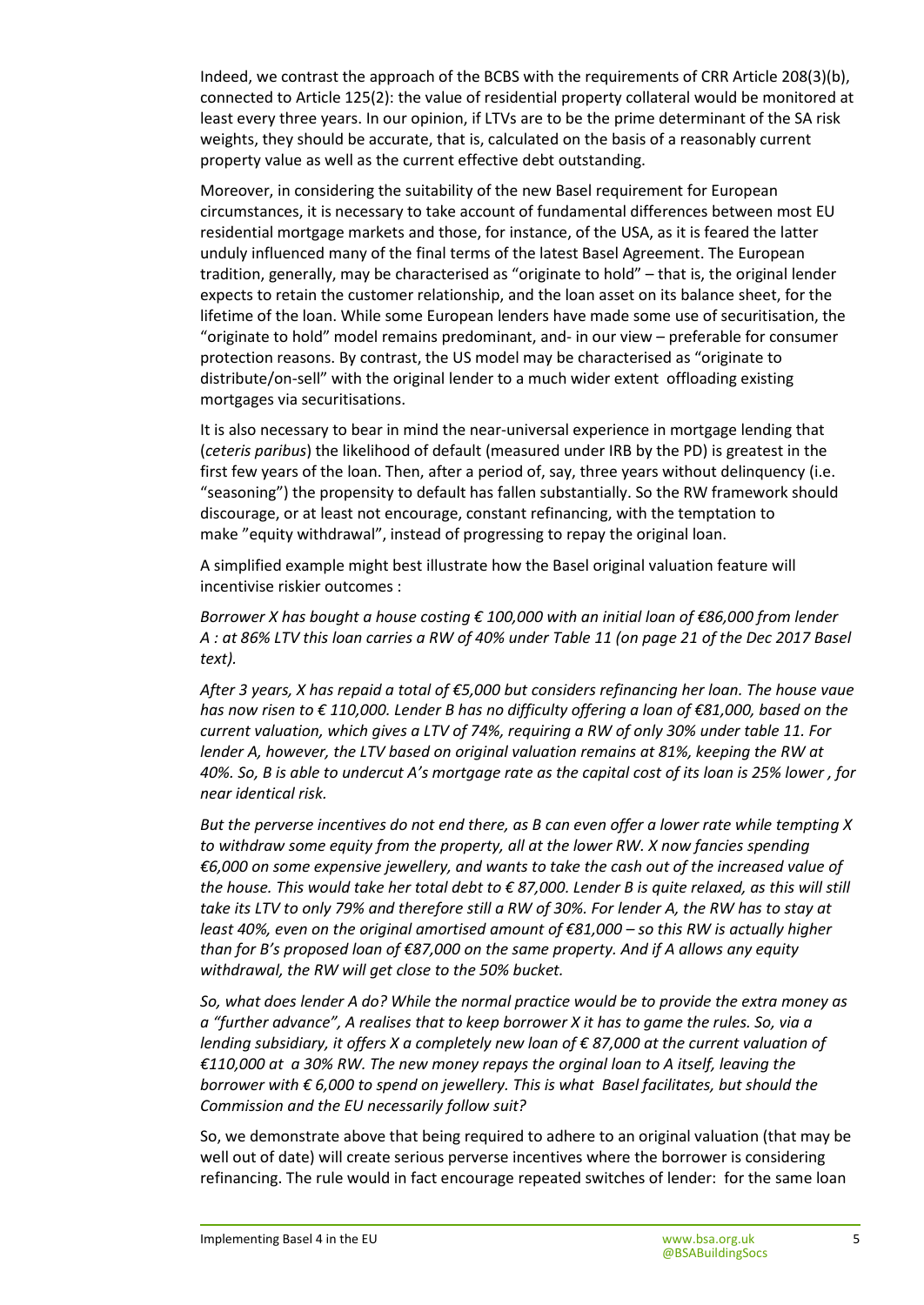(monetary amount) and the same property, the risk weight (and thus the pricing) applied by a new lender could be lower if there has been an increase in property value since the original loan was made, as the new lender will (indeed, must) use the latest valuation, while the original lender cannot. The risk, of course, is almost the same (in fact, if anything, the risk to the new lender is initially greater, as it has had no prior relationship with that borrower). And as we have shown, the new lender can tempt the borrower away from the original lender, and away from prudence, by offering extra cash for spending, so increasing the burden of indebtedness, all at the same lower RW. It is essential that original lenders are not competitively disadvantaged in this way. Otherwise they will simply be driven to subterfuges such as re-documenting and re-advancing the loan in order to benefit from the new valuation. *Cui bono?*

We consider that there is a sensible middle ground, represented by what is currently in Article 208. It would be equally foolish to revalue mortgage collateral every few months, as it would be to fail to monitor property values at all. Article 208 requires monitoring at least every three years. We believe that institutions should have the possibility to reflect the result of a revaluation at intervals of not less than two years, or otherwise (for fair competition reasons) in the case of renegotiation where the borrower is proposing to refinance with another lender.

Such an approach as outlined above would be more faithful to European traditions, more beneficial to consumers, and ensure fairer competition in the refinancing situation, as well as being more in line with current risk management and underlying risk.

#### **Loan splitting**

The BSA argued strongly in favour of the loan splitting approach in responding to the BCBS' consultations, and advocated this from the relevant panel at the BCBS industry conference in Basel in February 2016. Accordingly, we strongly support transposition in Europe of loan splitting as the normative or baseline treatment. This methodology is the predominant existing interpretation of the Basel 2 framework and is already implemented quite satisfactorily in the EU via CRR.

#### **Terminology on re-/payment (OO-RRE, IP-RRE)**

In paragraph 67 of the final BCBS paper, the terminology around "servicing" and "repayment" is still used inconsistently in places, although this has improved since the **BCBS** second CP text. We explained the issue in our March 2016 response to that second CP as follows :

#### *Servicing or repayment ?*

*We raise a minor point of language on paragraph 51. There is some confusion and inconsistency between repayment and servicing : the narrative tends towards the more holistic concept of "servicing" – i.e. meeting all the payment obligations under the loan, both interest and instalments of principal. But the use of the term "repayment" can only refer to principal – although usually interest makes up the majority of any regular payment obligation, interest is paid but not repaid, so repayment cannot refer to any element of interest. So both the bullet point in paragraph 50 and the text in paragraph 51 should refer to servicing the loan. This would also make clearer that interest-only loans, fully serviced from the borrower's other income, do not fall into the IP-RRE category.* 

Paragraph 67 has responded to this criticism, as the term "servicing" has been adopted throughout. The problem is that the headings for both Tables 11 and 12 refer to "Repayment". We think this is most likely an oversight, but it remains a concern. So we urge the Commission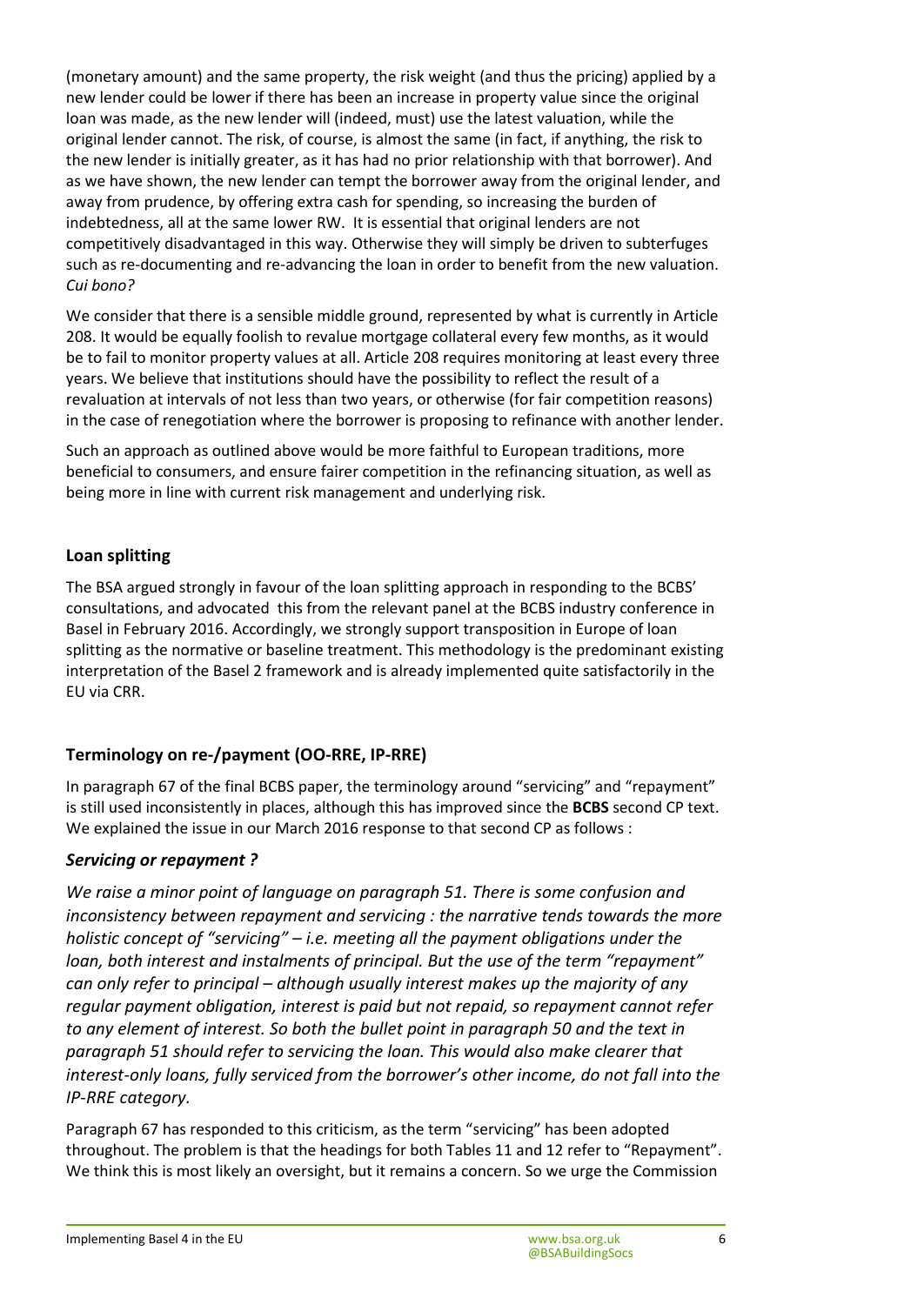to treat the language used in Paragraph 67 as definitive, and correct the inconsistent language in the headings of the two Tables, when transposing them into draft CRR text – so, change "repayment" to "servicing". In that way, interest-only lending will clearly qualify for Table 11.

#### **Social housing**

The framework for the revised SA may also have unfortunate consequences for all lending (existing and new) to a relevant part of the "social housing" sector (i.e. not for profit or charitable provision of housing at affordable rent to economically less advantaged clients).

Indeed, the new Basel approach generally seeks to make a finer distinction between loans secured on rented as opposed to owner-occupied housing. In the first BCBS consultation, most IP-RRE appeared to be excluded from the preferential RW for residential real estate under the "material dependence" criterion. It was pointed out that loans financing rented social housing should be treated as RRE, and this general point was accepted in the second BCBS consultation, along with adjustments in the final agreement also to reflect the fact that not all providers would be cooperatives as in some Member States, many/most are in fact community benefit societies, not pure tenant cooperatives. Unfortunately, a new element was added which could cause problems for certain categories of supported housing providers that serve some of the EU's most vulnerable and disadvantaged residents.

In particular, para. 68 (pages 22-23) contains the following definition covering social housing finance as a preferential category:

"An exposure secured by residential real estate property to public housing companies and notfor-profit associations regulated under national law that exist to serve social purposes and to offer tenants *long-term* housing."

Much of the new wording caters for the great majority of social housing providers, however there are a number of associations doing really important work by providing shorter-term housing in the form of hostels, move-on accommodation, short-term housing for the homeless, young people leaving care, refuges for women fleeing domestic violence, etc. The housing itself is clearly occupied (successively) long-term by these client categories, but (for obvious reasons) each individual resident may need / be offered only shorter-term housing, or will naturally move on to longer- term housing where possible.

**We would ask the EU authorities to make the language slightly more flexible** to clarify that the long term provision of such housing is not disadvantaged, notwithstanding that successive individual occupancies of any unit may be shorter-term. The associations providing it are often smaller, and therefore more reliant on bank finance than on capital markets issuance. It should be possible to find a formulation that covers such worthy activities which temporarily provide a primary residence for these vulnerable people, without also covering pure holiday accommodation or other short term occupation.

We would suggest **"…that exist to serve social purposes by the long-term provision of housing to tenants"**, this would make clear that it is the provision of the housing, rather than the duration of individual tenancies, that needs to be long term.

# Operational risk

In our previous response to the BCBS CP on operational risk (OR), we addressed particularly the concerns of smaller and non-complex firms that were likely to be caught up in the EU implementation of the Basel 4 measures, but who have never attempted modelling for operational risk, or captured detailed OR loss data, so as to ensure that the replacement SMA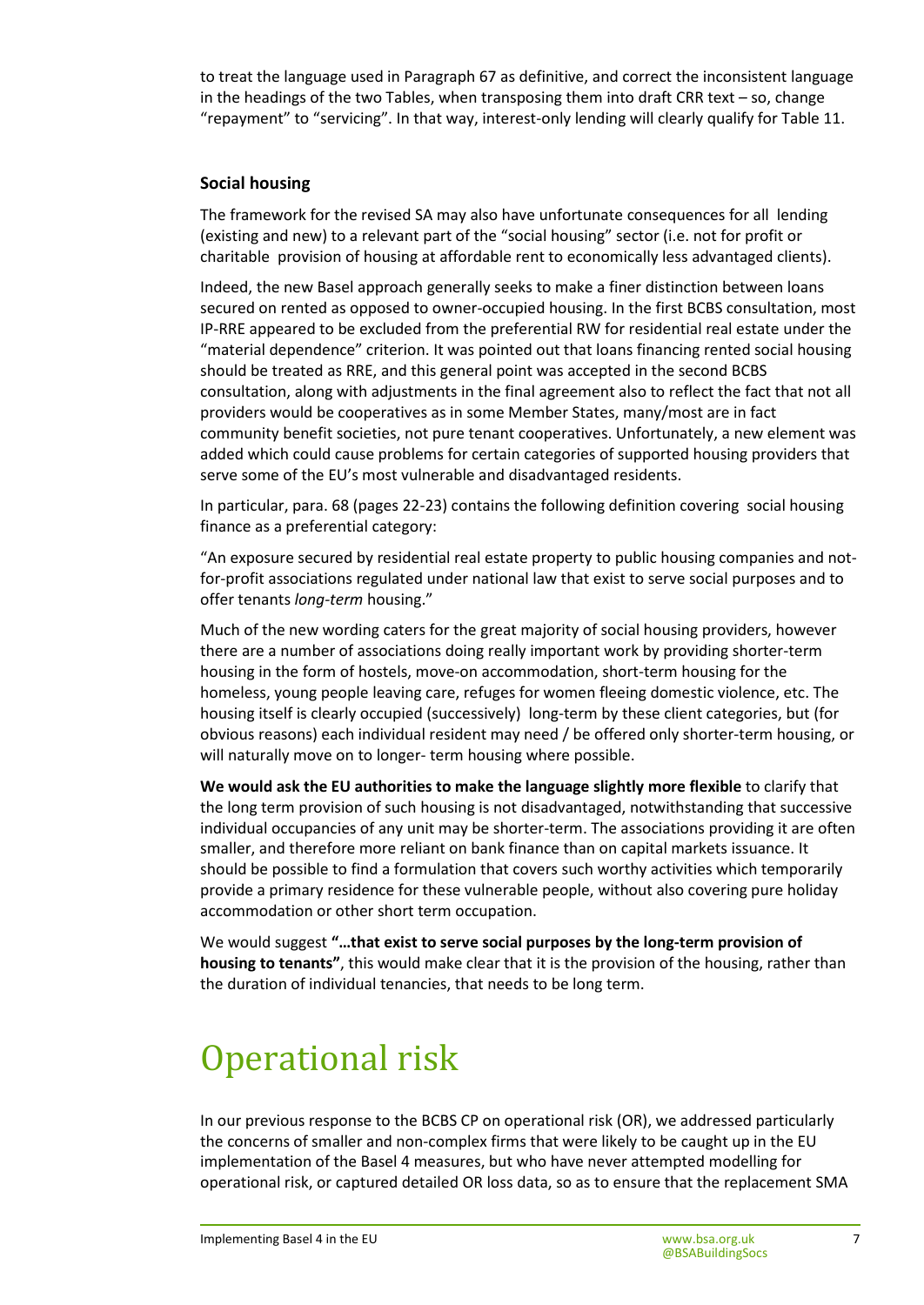was not excessively complex. Since those proposals envisaged that the ILM component would not be required for Bucket 1 firms, we called for measures to avoid a sharp cliff effect when a firm transitions from Bucket 1 to Bucket 2 and has to apply the ILM for the first time.

The Commission's document recognises that Bucket 1 firms do not need to calculate an ILM. Oddly, Basel 4 (paragraph 12 of the OR section) gives a general discretion to supervisors to set ILM =1 for all their banks. Our proposal was more modest : either the option to set ILM =  $1$ should be extended to all Bucket 2 banks ; or banks transitioning in quantitative terms from Bucket 1 to 2 should be allowed to set ILM =1 for the next three full financial years, while they build up their OR loss data set. That way these cliff effects can be avoided.

# Application of IRB output floors

The BSA is on record as opposing high output floors, and questioning whether output floors are needed in addition to a binding leverage ratio – one or other would have been sufficient to guard against model risk. The very gradual implementation of the floors (2022 -27) mitigates our concerns to some extent. And if floors are to be implemented, this should be done in a way that optimises resilience where it is needed, and avoids distorting effects on competition.

The main issue at stake, clearly, is the level of application – consolidated group, or individual entity solo. Important arguments were advanced, inter alia at the Commission's 12<sup>th</sup> November conference, as to why consolidated level application is positively desirable : avoidance of fragmentation within the banking union, and preservation of diversification benefits. On the other hand, the EBA has argued strongly<sup>6</sup> for entity level application in its recent advice.

The BSA considers that, for financial stability reasons, output floors should be applied at least at a sub-consolidated level corresponding to "ring-fenced" retail deposit focused banks, where banking structural reform measures have been implemented at national level. The rationale is simple – the purpose of banking structural reform – along the lines originally proposed by the Commission<sup>7</sup> in response to the Liikanen report - is to insulate retail deposit-taking from the risks of casino-type investment and wholesale banking. Where, falling short of full separation, measures for "ring fencing" of the retail deposit entity within a single group have been implemented (as in the UK), it is clearly imperative that all resilience standards are applied at the ring fenced entity level. Otherwise "ring-fencing" is pointless.

There are also competition considerations. If a group with a ring-fenced retail entity calculates its output floors only at the overall group level, it derives an effective subsidy for its retail mortgage lending business in the application of the floor from the contribution of other business held in the non ring-fenced part of the group. The aggregating of such other business avoids the constraint on retail mortgage RWs that the floor was designed to produce, whereas this constraint will still apply to competing firms such as our own members.

An alternative approach might be to apply the output floors separately to each major asset class.

We would also support an EU-implementation where the output floor functions as a "second backstop", i.e. one of three parallel capital requirements:

l

<sup>6</sup> [BASEL III REFORMS: IMPACT STUDY AND KEY RECOMMENDATIONS](https://eba.europa.eu/sites/default/documents/files/documents/10180/2886865/62e63ce7-2e78-445e-be66-5afacf54c7b7/Basel%20III%20reforms%20-%20Impact%20study%20and%20key%20reccomendations.pdf?retry=1)

<sup>&</sup>lt;sup>7</sup> [Structural reform of the EU banking sector](https://ec.europa.eu/info/business-economy-euro/banking-and-finance/financial-supervision-and-risk-management/managing-risks-banks-and-financial-institutions/structural-reform-eu-banking-sector_en)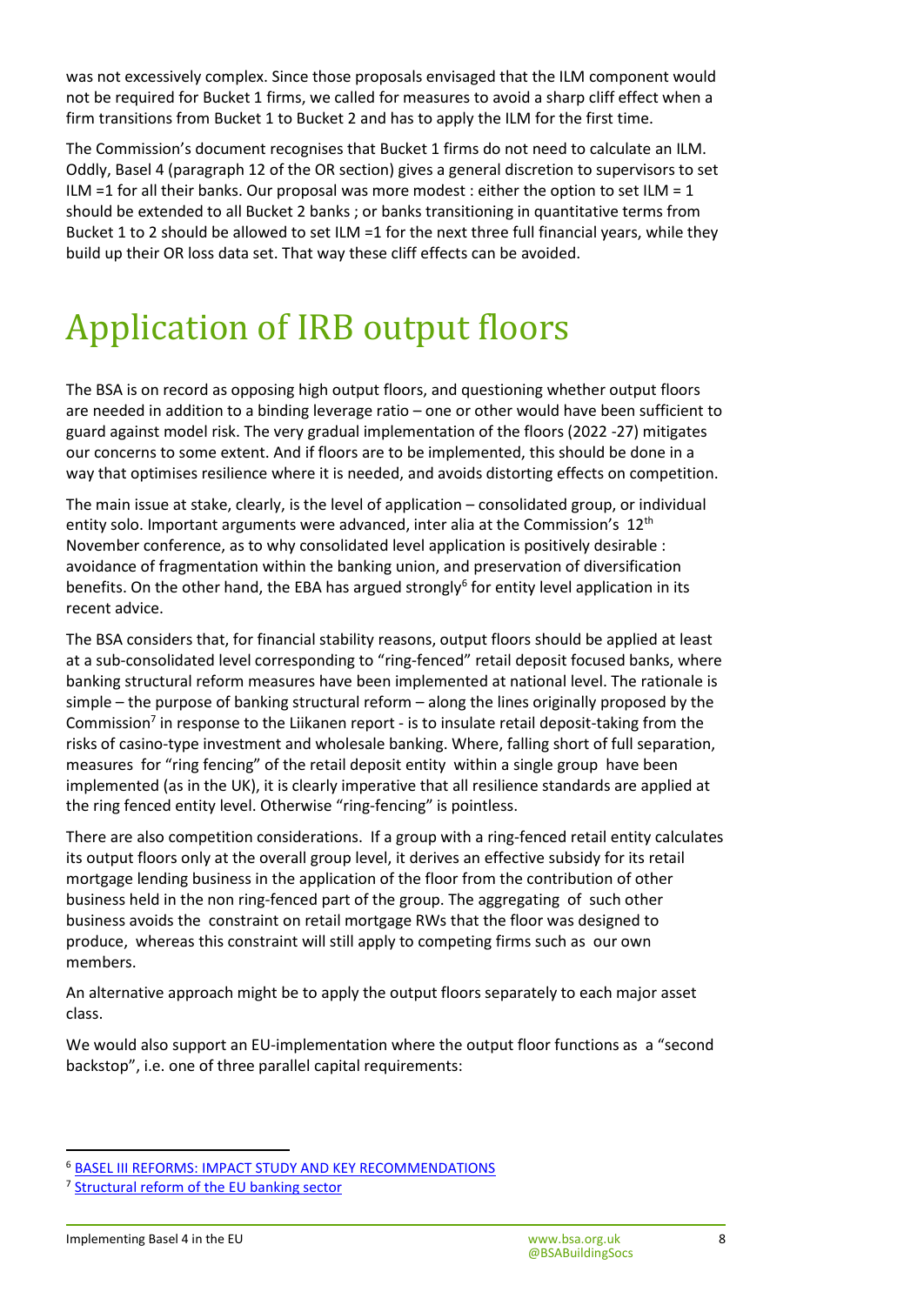1) The risk-based requirement, i.e. "normal" capital requirements based on pre-floor RWAs consisting of the Basel requirements listed above plus any requirements for systemic risks, Pillar 2 etc. where jurisdictions find that appropriate (as currently the case);

2) The leverage ratio requirement as a separate second requirement (or one type of backstop requirement);

3) The output floor requirement as a separate third requirement (or second type of backstop) based on floored RWAs, with the floor covering only the capital buffers envisaged by the Basel Committee.